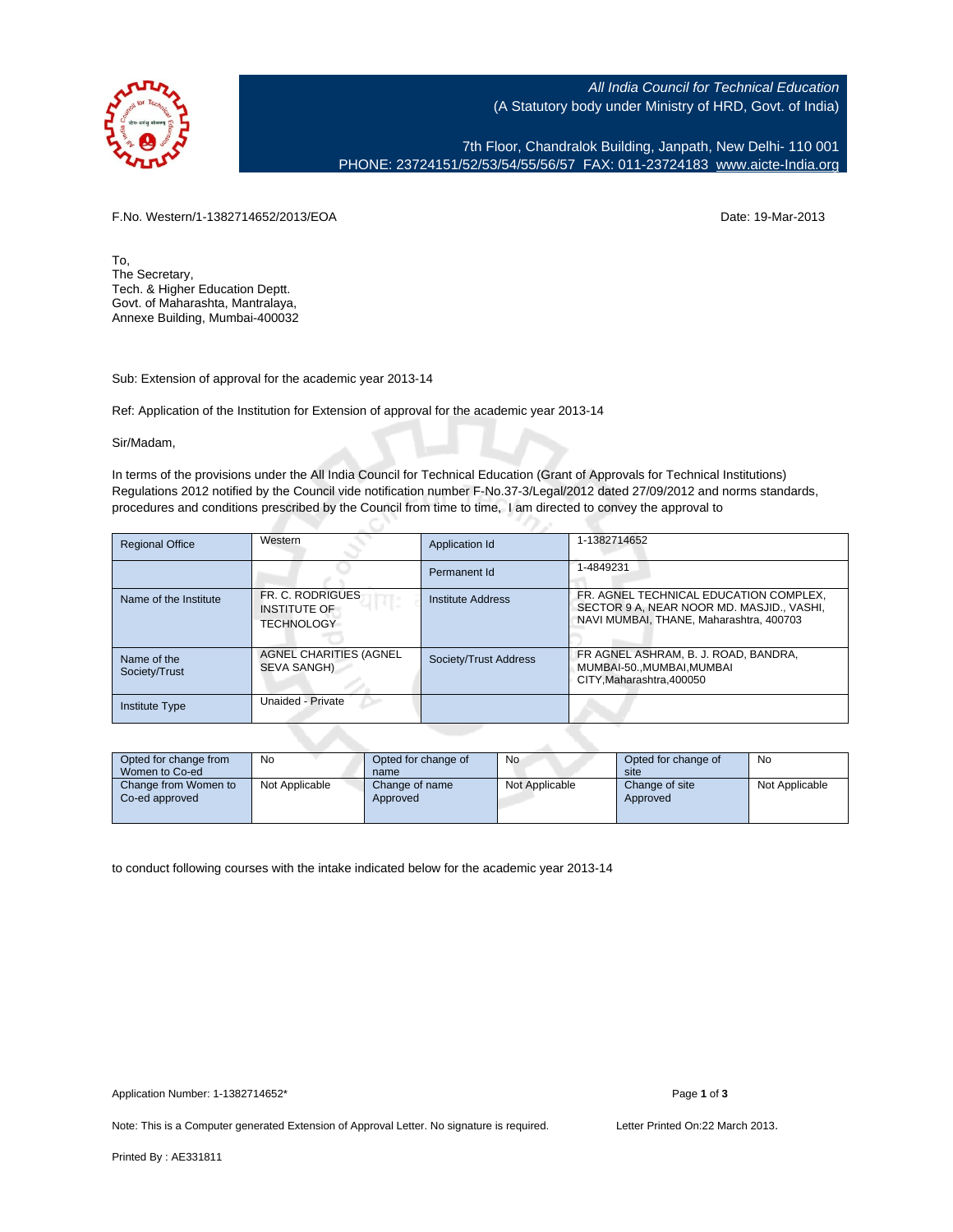All India Council for Technical Education (A Statutory body under Ministry of HRD, Govt. of India)



7th Floor, Chandralok Building, Janpath, New Delhi- 110 001 PHONE: 23724151/52/53/54/55/56/57 FAX: 011-23724183 [www.aicte-India.org](http://www.aicte-India.org)

| Application Id: 1-1382714652                          |           | Course                               |                                                                                                | <b>Affiliating Body</b>    |                              |                |                              |                         |             |                       |
|-------------------------------------------------------|-----------|--------------------------------------|------------------------------------------------------------------------------------------------|----------------------------|------------------------------|----------------|------------------------------|-------------------------|-------------|-----------------------|
|                                                       |           |                                      |                                                                                                |                            |                              |                |                              |                         |             |                       |
| Program                                               | Shift     | Level                                | Full/Part Time                                                                                 |                            |                              | Intake 2012-13 | Intake Approved for<br>13-14 | $\overline{\mathbf{g}}$ | $rac{O}{n}$ | Foreign Collaboration |
| <b>ENGINEERING</b><br><b>AND</b><br><b>TECHNOLOGY</b> | 1st Shift | <b>POST</b><br><b>GRADUATE</b>       | <b>ELECTRONICS</b><br>AND<br><b>TELECOMMUNI</b><br><b>CATIONS</b><br><b>ENGINEERING</b>        | <b>FULL</b><br><b>TIME</b> | Mumbai University,<br>Mumbai | 18             | 18                           | <b>No</b>               | <b>No</b>   | No                    |
| <b>ENGINEERING</b><br><b>AND</b><br><b>TECHNOLOGY</b> | 1st Shift | POST<br><b>GRADUATE</b>              | <b>MACHINE</b><br><b>DESIGN</b>                                                                | <b>FULL</b><br><b>TIME</b> | Mumbai University,<br>Mumbai | 18             | 18                           | <b>No</b>               | <b>No</b>   | <b>No</b>             |
| <b>ENGINEERING</b><br><b>AND</b><br><b>TECHNOLOGY</b> | 1st Shift | <b>POST</b><br><b>GRADUATE</b>       | <b>POWER</b><br><b>ELECTRONICS</b><br><b>AND DRIVES</b>                                        | <b>FULL</b><br><b>TIME</b> | Mumbai University,<br>Mumbai | 18             | $\overline{18}$              | <b>No</b>               | <b>No</b>   | <b>No</b>             |
| <b>ENGINEERING</b><br><b>AND</b><br><b>TECHNOLOGY</b> | 1st Shift | <b>UNDER</b><br><b>GRADUATE</b><br>œ | <b>COMPUTER</b><br><b>ENGINEERING</b>                                                          | <b>FULL</b><br><b>TIME</b> | Mumbai University,<br>Mumbai | 60             | 60                           | No                      | No          | No                    |
| <b>ENGINEERING</b><br><b>AND</b><br><b>TECHNOLOGY</b> | 1st Shift | <b>UNDER</b><br><b>GRADUATE</b>      | <b>ELECTRICAL</b><br><b>ENGINEERING</b>                                                        | <b>FULL</b><br><b>TIME</b> | Mumbai University,<br>Mumbai | 60             | 60                           | <b>No</b>               | <b>No</b>   | <b>No</b>             |
| <b>ENGINEERING</b><br><b>AND</b><br><b>TECHNOLOGY</b> | 1st Shift | <b>UNDER</b><br><b>GRADUATE</b>      | <b>ELECTRONICS</b><br><b>AND</b><br><b>TELECOMMUNI</b><br><b>CATIONS</b><br><b>ENGINEERING</b> | <b>FULL</b><br><b>TIME</b> | Mumbai University,<br>Mumbai | 60             | 60                           | No                      | <b>No</b>   | No                    |
| <b>ENGINEERING</b><br><b>AND</b><br><b>TECHNOLOGY</b> | 1st Shift | <b>UNDER</b><br><b>GRADUATE</b>      | <b>INFORMATION</b><br><b>TECHNOLOGY</b>                                                        | <b>FULL</b><br><b>TIME</b> | Mumbai University,<br>Mumbai | 60             | 60                           | No                      | No          | No                    |
| <b>ENGINEERING</b><br><b>AND</b><br><b>TECHNOLOGY</b> | 1st Shift | <b>UNDER</b><br><b>GRADUATE</b>      | <b>MECHANICAL</b><br><b>ENGINEERING</b>                                                        | <b>FULL</b><br><b>TIME</b> | Mumbai University,<br>Mumbai | 60             | 60                           | No                      | No          | No                    |

• Validity of the course details may be verified at www.aicte-india.org>departments>approvals

The above mentioned approval is subject to the condition that FR. C. RODRIGUES INSTITUTE OF TECHNOLOGY shall follow and adhere to the Regulations, guidelines and directions issued by AICTE from time to time and the undertaking / affidavit given by the

Application Number: 1-1382714652\* Page **2** of **3**

Note: This is a Computer generated Extension of Approval Letter. No signature is required. Letter Printed On:22 March 2013.